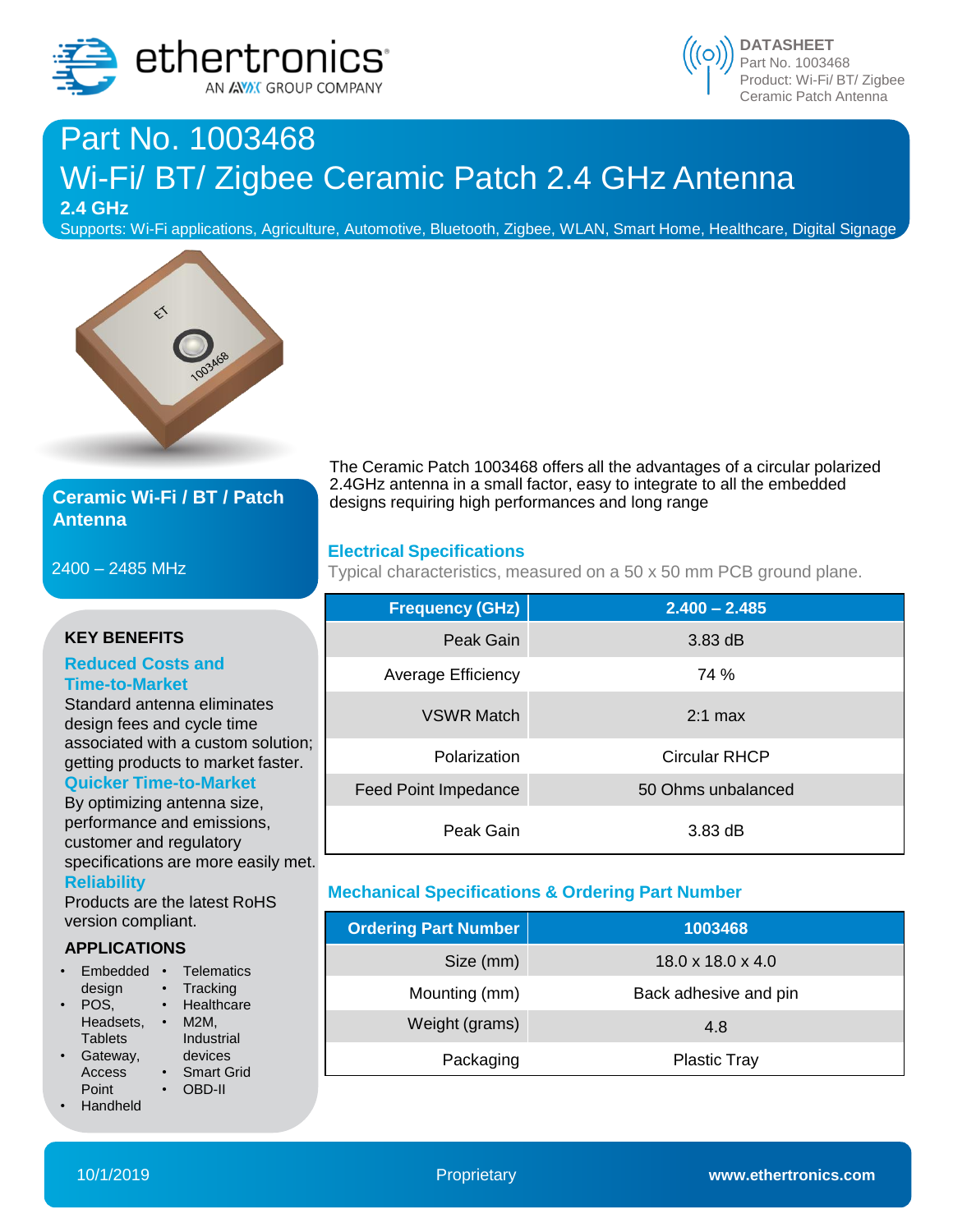

**VSWR and Efficiency Plots**

**2.4 GHz Ceramic Patch Antenna Specifications Ethertronics produces a wide variety of standard and custom antennas to meet user needs.**



© 2019 Ethertronics